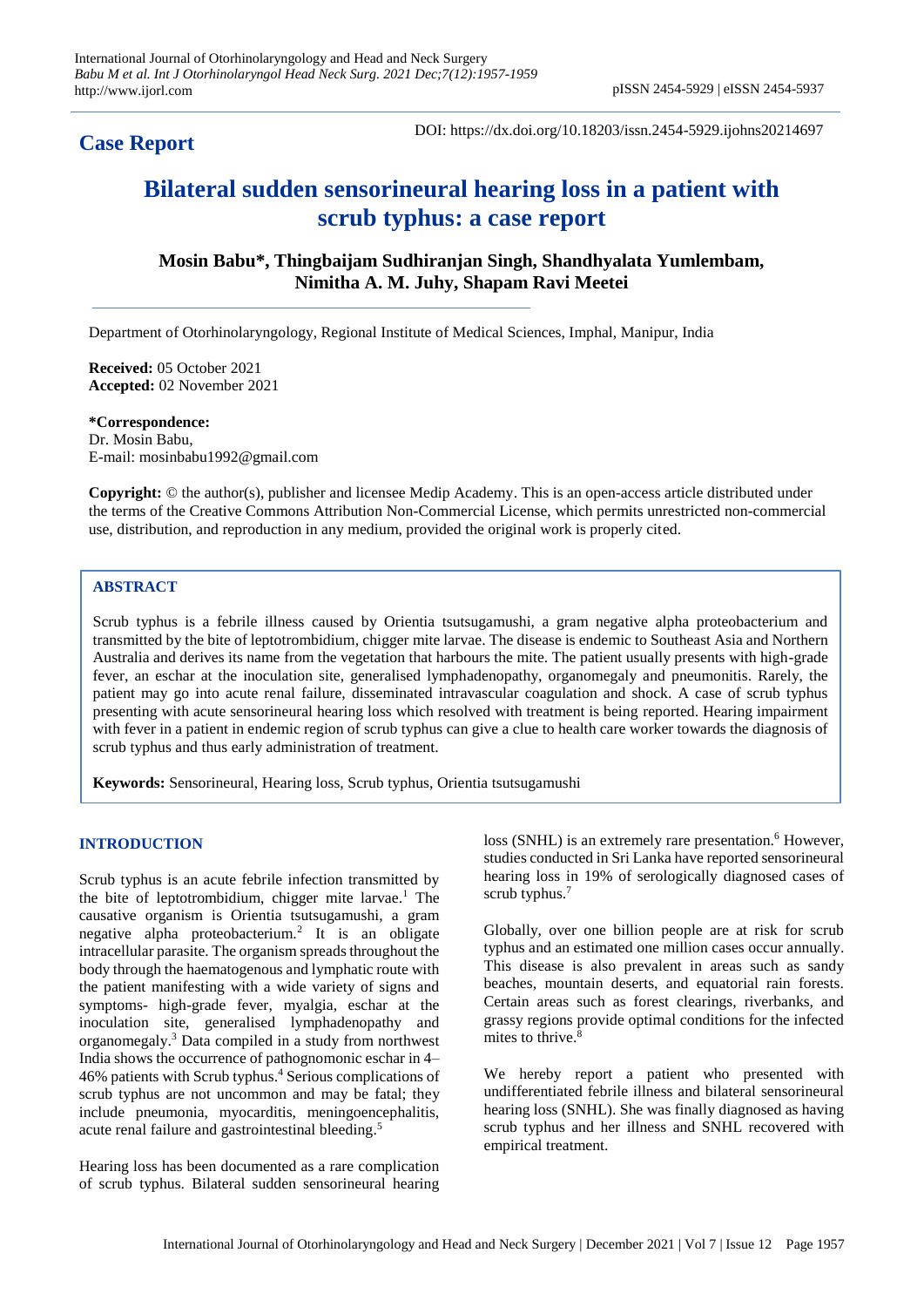#### **CASE REPORT**

An 18-year old female patient from Tamenglong district of Manipur, India presented at the outpatient department (OPD) of Regional Institute of Medical Sciences, Imphal, Manipur, India with complaints of high grade continuous fever for the past 10 days associated with chills and rigor. She also complained of decreased hearing in both ears for the past 3 days.



**Figure 1: Pure tone audiometry (day 1) showing severe SNHL in right ear and moderately-severe SNHL in left ear.**



**Figure 2: Pure tone audiometry (day 7) showing bilateral moderate SNHL.**



**Figure 3: Pure tone audiometry after one month showing bilateral mild SNHL.**

It was associated with headache and multiple episodes of vomiting. She gave a history of insect bite behind left ear 15 days before the onset of fever. No history of any rash, arthralgia, myalgia, bleeding from any site, visual disturbance. There was no complaint of ear fullness, earache, ear discharge, tinnitus. She was not received any ototoxic drugs (aminoglycoside or loop diuretic). There was also no history of cardiovascular, respiratory, gastrointestinal, or genitourinary complaints.

On examination, the patient was conscious, oriented to time place and person. She had tachycardia (110/min), raised body temperature (100.5OF), normal blood pressure (110/74 mmHg) and normal respiratory rate (20/min). There was no lymphadenopathy, eschar, neck rigidity, and elevated jugular venous pressure. Systemic examination revealed no abnormality. Otoscopic examination was normal.

Her investigations revealed neutrophilic leucocytosis, low platelet count (102,000/mm3), raised erythrocyte sedimentation rate (110mm at the end of first hour) and raised serum aminotransferases (AST- 234 IU/L, ALT-196 IU/L). Peripheral smear for malarial parasite and dengue serology were negative and urine routine examination was normal. Her chest radiograph and abdominal ultrasound did not reveal any abnormality. Cerebrospinal fluid (CSF) study and kidney function tests were normal. Her pure tone audiometry (PTA) test was performed which revealed severe SNHL in right ear and moderately-severe SNHL in left ear. The auditory threshold was reduced to 77 dB in the right ear and 60 dB in the left ear (Figure 1). Enzyme Linked Immunosorbent Assay was performed on the serum for IgM antibodies for Orientia tsutsugamushi which came out to be positive.

The patient was treated with oral doxycycline at a dose of 100mg twice daily for 14 days and oral prednisolone at a dose of 1 mg/kg/day for 7 days. Her fever subsided and hearing loss recovered partially which was confirmed by repeat PTA performed seven days later showing an auditory threshold of 52 dB in right ear and 43 dB in left ear (Figure 2). Subsequently, she was further followed up after one month with PTA which showed further improvement (Figure 3).

#### **DISCUSSION**

Rickettsial diseases are prevalent throughout the world. Areas such as riverbanks and forest clearings provide optimal conditions for the organism to thrive. The disease is quite prevalent in India, more commonly in the Himalayas, although specific data are not available. The clinical features of scrub typhus are non-specific fever, eschar at the site of bite, lymphadenopathy, organomegaly. Complications such as pneumonitis, myocarditis, encephalomeningitis and acute renal failure have been frequently reported. 6